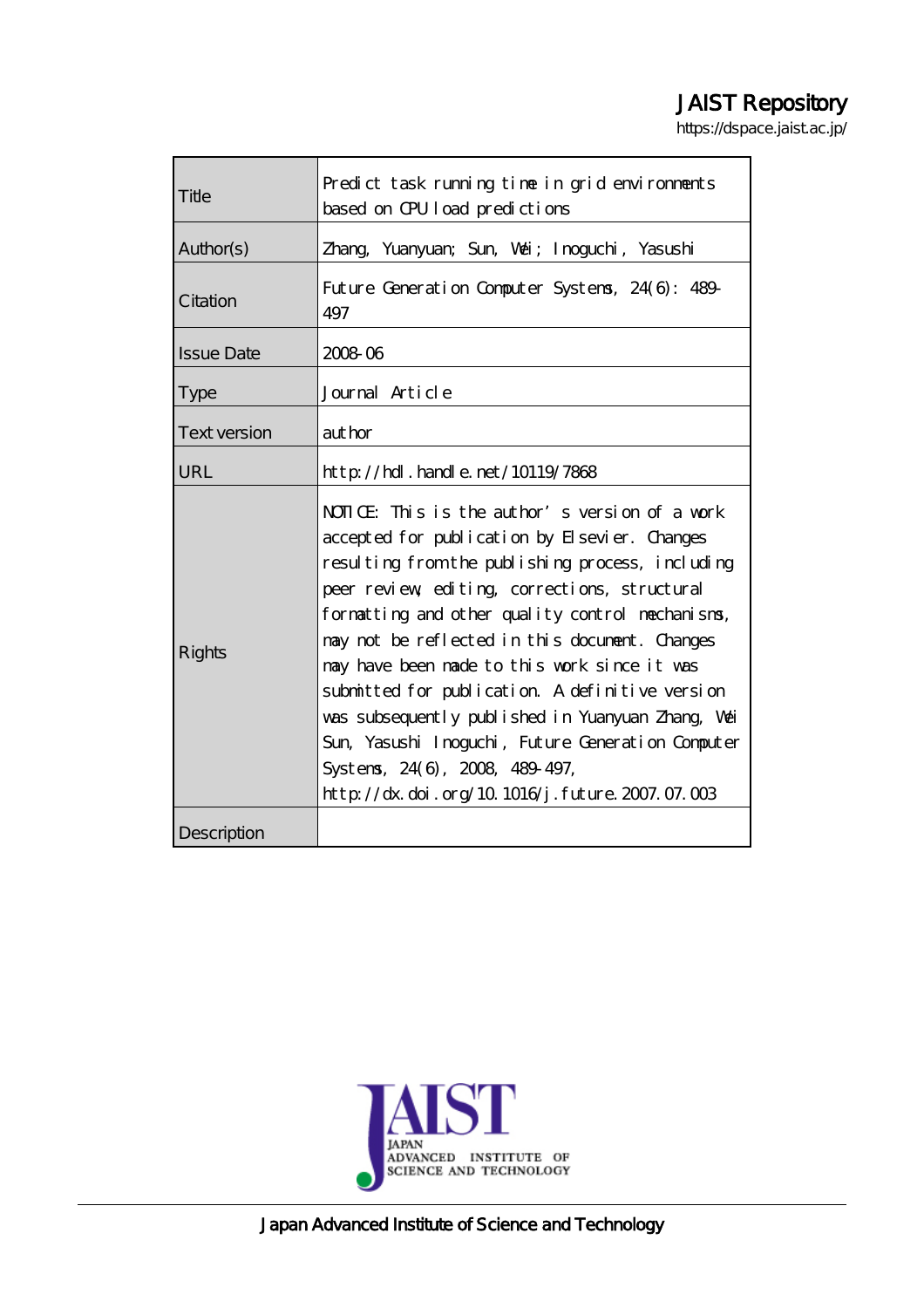# Predict task running time in grid environments based on CPU load predictions

Yuanyuan Zhang<sup>a</sup> Wei Sun<sup>a,∗</sup> Yasushi Inoguchi <sup>b</sup>

<sup>a</sup>School of Information Science, JAIST, Nomi, Ishikawa, 923-1292 Japan <sup>b</sup>Center of Information Science, JAIST, Nomi, Ishikawa, 923-1292 Japan

#### Abstract

A good running time prediction of tasks is very helpful and important for job scheduling and resource management of Grid. In this paper we present a running time predicting method for Grid tasks based on our previous work, which is a novel CPU load prediction method. In order to eliminate the interference of other factors, such as the memory accessing, network performance, and fluctuation of CPU processing capacity and so on, we produce a simulation to test and evaluate our prediction method. In this simulation we use more than 10,000 randomized test cases run on load traces sampled from 39 different machines. The simulation results are excellent and demonstrate that our running time prediction of Grid tasks outperforms significantly a widely existing prediction method.

Key words: Grid, task, running time prediction, polynomial fitting, pattern

## 1. Introduction

Grid computing [6] is a hotspot in recent research field which derives its name from the analogy with the electricity grid. A basic and commonly used definition of grid is the internet-based infrastructure that aggregates geographically distributed and heterogeneous resources as an ensemble to solve largescale problems.

The information of running time prediction for tasks in a grid application is very helpful and important for both job scheduling and resource management of Grid because most of such work involves predicting the performance of the tasks on the prospective resources. Such prediction information can be derived in two ways: application-oriented

and resource-oriented. For the application-oriented approaches, they predict the running-time of grid tasks directly using information about the application, such as the running-time of previous similar tasks; while for the resource-oriented approaches, they predict the future performance of a resource such as CPU load and availability at first, using the available information about the resource, and then such predictions of resource performance are used to predict the running time of a task given the information of the task's resource requirement.

In this paper what we discuss are the interactive applications in grid. Each of the short tasks with deadlines in one of such applications is needed to be scheduled on one of the available grid resources. If we could predict the running time of the task on each of the resources, we can easily select the appropriate resource. In this paper we introduce a strategy to predict the running time for computation-intensive tasks. Our approach is resource-oriented: we predict the expected task running time based on the predic-

<sup>∗</sup> Corresponding author.

Email address: sun-wei@jaist.ac.jp (Wei Sun).

<sup>1</sup> This research is conducted as a program for the "21st Century COE Program" by Ministry of Education, Culture, Sports, Science and Technology, Japan.

Preprint submitted to Elsevier 1 December 2008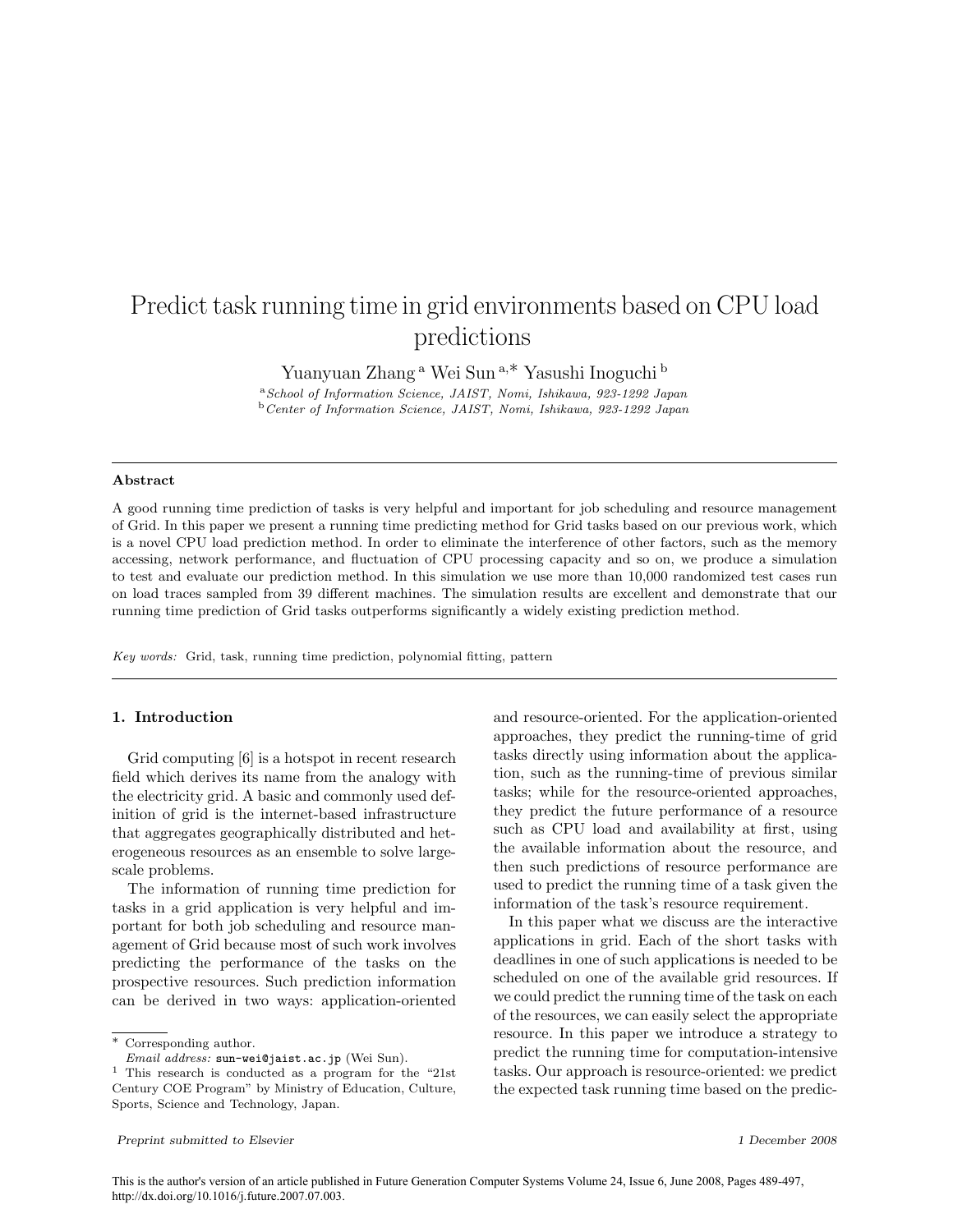tions of the future performance of the resources. In detail, such performance parameter is the CPU load on the resources. The precondition of our task execution time prediction is the task's resource requirement, which is expressed by the nominal execution time of the task on an otherwise vacant machine.

Grid computing is a dynamic environment because users who have competing goals with each other share resources, resources are upgraded, fail, join or leave grid system dynamically, and so on. Also, such dynamicity comes from the fact that every grid resource needs to execute its own tasks as well as tasks from grid applications. Since for application scheduling, everything in the system is evaluated by its influence on the application, from the viewpoint of a grid application, all the tasks from both a grid resource and other grid applications are "load" on the resource. The grid application can obtain such load information from grid information service, and decide how and where to execute their tasks based on such information [3], [10], [16]. Since the execution time of a computation-intensive task on a host is tightly related with the CPU load it experiences while it is run on the host, we can make use of the information about CPU load to predict the task running time. If we could predict the load on a host during the execution of a task, we could predict easily the execution time of the task on the host. However, in a grid environment, resource contention causes host load and availability to vary over time, and makes the load prediction problem more difficult. In this paper first we introduce a new CPU load prediction strategy we proposed, and then we predict task running time by a mathematic way based on such CPU load predictions. For the CPU load prediction, first we introduce a new one-step-ahead load prediction method, and then we predict multisteps-ahead CPU load by repeatedly using the onestep-ahead prediction strategy. Our one-step-ahead CPU load prediction strategy is a kind of tendencybased method. It predicts the one-step-ahead load based on the increase or decrease tendency of the historical load data, and uses a 2nd or 3rd order polynomial fitting method to produce the prediction value. To make up for the deficiency of polynomial fitting, we also make prediction based on a search of previous similar "patterns".

To implement the running time prediction of tasks is very difficult to realize in a real environment and to compare with previous work, so we evaluate the performance of our strategy in simulation environment and compare it with an existing method to

eliminate the interference of other factors, such as the memory accessing, network performance, and fluctuation of CPU processing capacity and so on.

Our evaluation results on a commonly used load measurement dataset show that our proposed task running time prediction strategy consistently outperforms a task running time prediction approach which is based on AR(16) linear load prediction model.

The paper structure is as follows. In Section 2, we discuss related work. In Section 3, we describe our CPU load prediction strategy in detail. In Section 4, we introduce the approach to estimate the task running time making use of the information of the CPU load predictions. Section 5 describes the evaluation results in which our prediction method was applied to realistic load dataset and compared with previous work. Finally in Section 6 we conclude the paper.

## 2. Related work

As we have introduced before, the approaches to predict task execution time can be divided into two categories: resource-oriented and applicationoriented. For the existing running time prediction strategies, [5], [7], [9], [11], [12] belong to applicationoriented approaches, while [1] is resource-oriented.

Both Smith et al. [12] and Gibbons [7] predict the running times of parallel applications based upon the running times of "similar" applications that have been executed in the past time. Gibbons makes predictions by examining categories derived from some templates until a category that can provide a valid prediction is found. This prediction is then used as the running time prediction. The novelty of [12] is that [12] applies search techniques like greedy and genetic algorithm search techniques to determine the application characteristics that yield the best definition of similarity, to partition jobs into categories within which jobs are judged to be similar.

Downey [5] predicts the running times of parallel applications by categorizing all applications in the workload, and it then models the cumulative distribution functions of the running times in each category, and finally uses these functions to predict application running times.

Schopf and Berman [11] use stochastic values to parameterize performance models of applications. They use environment and application characteristics as parameters, such as bandwidth, available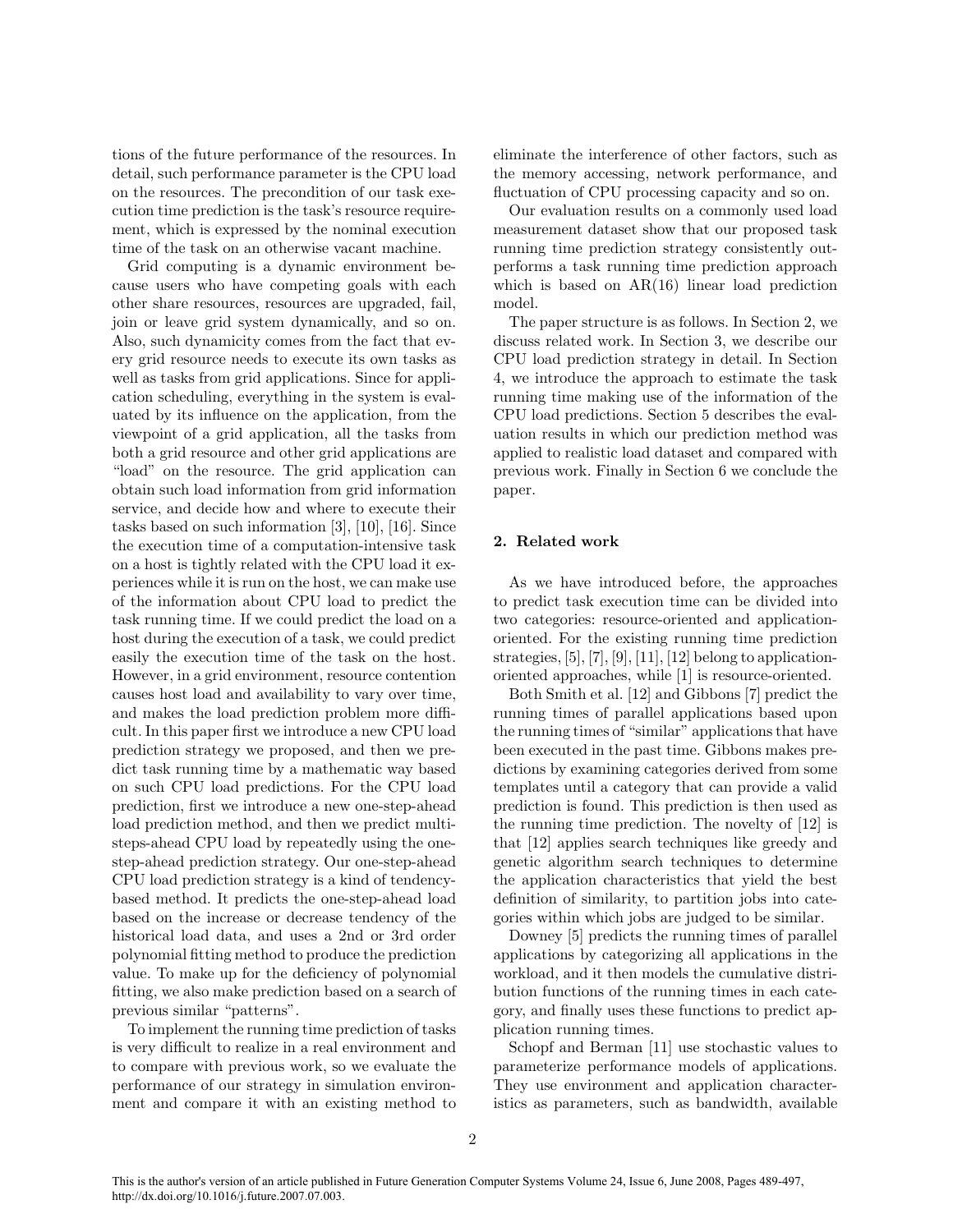CPU, message size, operation counts, etc, to model the application performance and provide a prediction of such performance. Model parameters are represented by stochastic values. They then calculate running time prediction by using the stochastic values of the model parameters and the prediction is represented as a distribution of running times. The deficiency of their technique is that accurate performance models of the applications are required.

Lee and Schopf [9] predict the running time of applications by using regression methods to establish the relationship between the actual running times of the past application run history and the variables which affect the application running times. Only some subsets of past history are used and filtering technique is used to select such subsets.

The difference between our work and the above papers is that they are application-oriented, while ours is resource-oriented. Moreover, they predict the running times of applications with long duration, while the applications we consider are those interactive ones, and what we predict are the running times of the short compute-bound tasks in the applications, other than the running times of the applications themselves.

Dinda [1] predicts the task running times also based on CPU load predictions, that is, his work is also resource-oriented. Our work and his use the same method to calculate the task running time from load predictions. However, the CPU load prediction strategy used in his work is the AR(16) linear time series model [4], while we use a different load prediction strategy we proposed. Moreover, in his work the predicted task running time is expressed as a confidence interval given some confidence specified by the application, while here we predict the task running time as a point value, other than a confidence interval.

#### 3. CPU load prediction

This section describes our CPU load prediction strategy. Our approach is to predict the one-stepahead load at first, and then predict multi-stepsahead load based on such information. In this section first we describe the one-step-ahead prediction method we have proposed [14], and then introduce the multi-steps-ahead load prediction strategy. Based on our study on the statistical properties of host load traces, our one-step-ahead prediction strategy predicts the load value one step into the future based on polynomial fitting method and "similar" patterns.

We use the following notations in the description of the prediction strategy:

 $V_T$ : the load value at the Tth measurement.

 $P_{T+1}$ : the predicted load value for the  $(T+1)$ th measurement.

N: number of historical data points used for the prediction of  $P_{T+1}$ .

#### 3.1. Polynomial fitting

In scientific experiments, it is often necessary to disclose the relationship between the independent variable x and the dependent variable y from a set of experimentally observed data  $(x_i, y_i)$ , i = 0, 1,  $\cdots$ . Such a relationship usually can be approximately expressed by the function:  $y = f(x)$ . One method to produce function f(x) is a Least Squares Polynomial Fitting, which can be expressed as follows:

Given a discrete sampling of N data points  $D_1$ ,  $D_2, \dots, D_N$  with coordinates

$$
D_i = (x_i, y_i) \qquad (i = 1, 2, \cdots, N), \tag{1}
$$

it is assumed that the value of y can be correlated to the value of x via an approximate function f with the expression:

$$
f(x) = A_n x_n + A_{n-1} x_{n-1} + \dots + A_1 x + A_0, \quad (2)
$$

which corresponds to an nth order polynomial expansion. The expansion coefficients Ai are determined by least-squares fitting the data points to this expression. The resulting continuous function may then be used to estimate the value of y over the entire x region where the approximation has been applied.

Polynomial models are a great tool for most engineering and manufacturing applications, hence polynomial fitting is sometimes used to estimate and predict the future data and their direction [8]. In most modern data analysis tools for example Matlab and Origin, the polynomial fitting is a basic function. In the modern computer science polynomial fitting has become a common approach for signal processing and data analysis [15].

#### 3.2. One-step-ahead prediction strategy

#### 3.2.1. Prediction based on polynomial fitting.

The existing CPU load prediction methods mainly use the time series analysis models to predict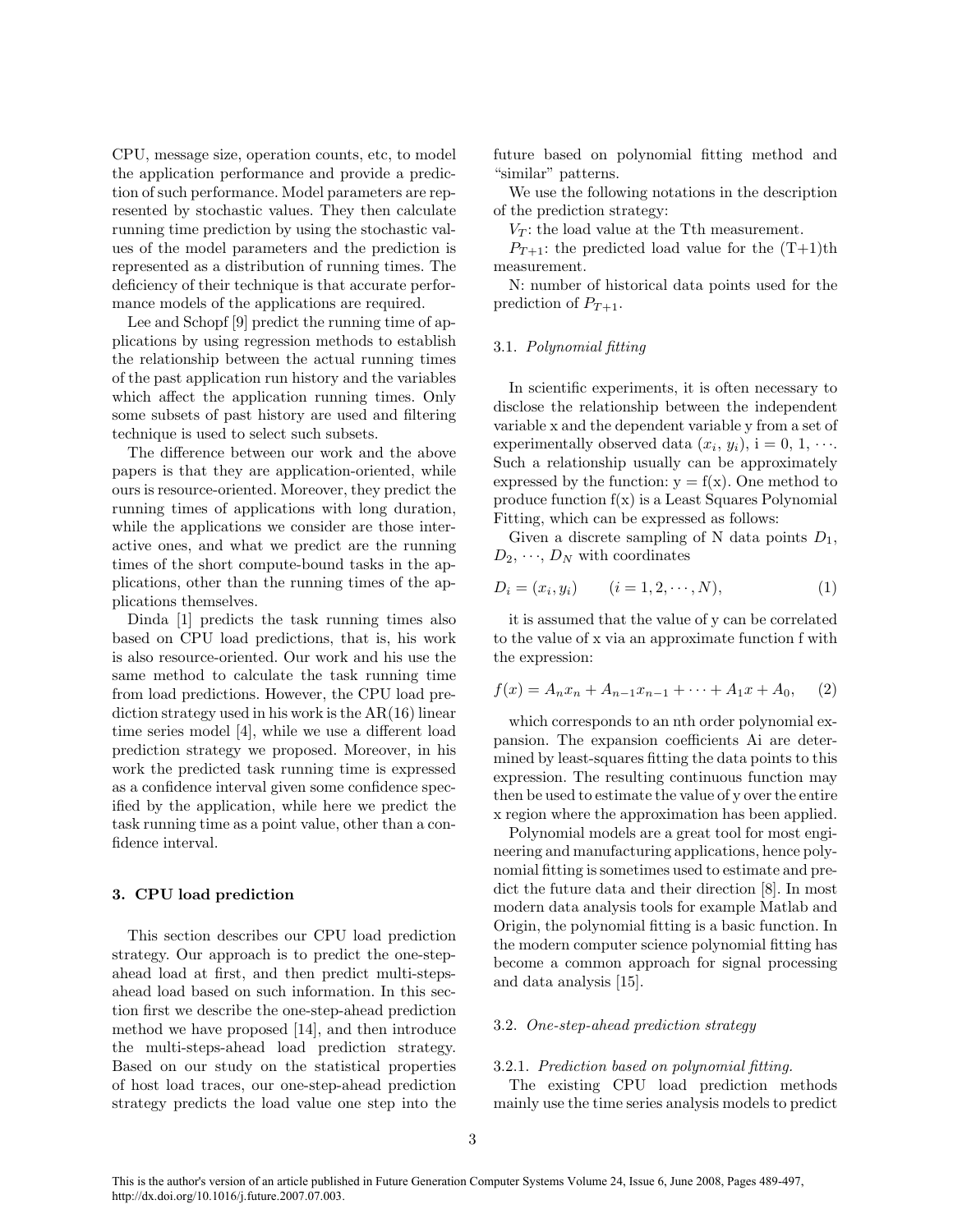CPU load [4]. Using polynomial model to predict CPU load is a new approach in load prediction. Although it hasn't been demonstrated obviously, a method in [16] in fact sometimes uses the first-order polynomial model to predict CPU load for grid environment. However, the multi-order polynomial model hasn't been used to predict CPU load. In this research we are going to use the multi-order polynomial fitting to predict the CPU load.

Our one-step-ahead load prediction strategy is a kind of tendency-based method because we predict based on the increase or decrease tendency of several previous measurements. The method we use to predict the increment or decrement for next step is based on multi-order polynomial fitting method. To determine the order of the polynomial function, we have studied the regulation that the CPU load traces vary. From our observations we found that 2nd or 3rd order polynomial fitting achieves much better (and the best) fitting effect than the 1st order (linear) fitting does when the load trace varies smoothly and monotonously; therefore in our prediction we try both 2nd and 3rd order polynomial fitting and choose the one that is closer to the current data as the predicted value for the next load measurement. In detail, when the last  $3(V_{T-2}, V_{T-1}, V_T)$ or  $4(V_{T-3}, V_{T-2}, V_{T-1}, V_T)$  load measurements increase or decrease monotonously, we use these measurements to produce a 2nd or 3rd order polynomial fitting function and then use the function value at the next time point as  $P_{T+1}$ .

### 3.2.2. Prediction based on similar patterns.

The polynomial fitting prediction method achieves satisfying prediction effect when load traces vary smoothly and monotonously, however, such fitting does not work well for predicting a "turning point", the time when a time series changes its "direction", (that is, the point at which a time series begins to decrease after a number of successive increases, or starts to increase after some successive decreases), or when a "turning point" is used as one data point to fit the polynomial function. We also found that usually the load value at a turning point changes acutely, and therefore tendencybased strategy with polynomial fitting method will produce large prediction error for such cases.

To deal with this problem, we predict the load value at a possible turning point based on the information of previous similar "patterns". Our observation of the load traces shows that there are many



Fig. 1. Similar "patterns" in the load traces.

successive and similar "patterns" occurring in the time series. As shown in Fig. 1, such a pattern occurs repeatedly: the time series decreases successively for several times and then one turning point happens; after this turning point the series decreases successively again, and after several times another turning point happens. We call the successive increases or decreases between two neighboring turning points a "pattern", and two patterns with same number of data points are thought to be "similar". Because of this observation, we can predict the value of a possible turning point based on the previous similar pattern: if the point to be predicted comes after several (at least 3) successive decreases (the first point of these successive decreases is a turning point), while same number of successive decreases can be seen before this series of decreasing points, then we assume that the current point to be predicted is quite possibly a turning point and these two successively decreasing series are similar "patterns", so we use the value of last turning point as the prediction value. If we can't find such similar pattern we will still use the polynomial fitting method to predict this point.

For the prediction of a point following a turning point or two steps after a turning point, a polynomial fitting based prediction will also result in a large error because its prediction involves the use of the turning point, so we predict such points also based on similar patterns: we use the increment for the point after the previous turning point (or accordingly two steps after last turning point) as the increment for this point.

To predict a point after several (at least 3) successive increases, if we can find a successively increasing pattern immediately before this series of increasing points, we will use the information of this pattern to judge if current point is a turning point or not and then predict: if the number of points in this pattern has arrived at the same number of the last pattern, then we think that next point will be a turning point and use the measurement of last turning point as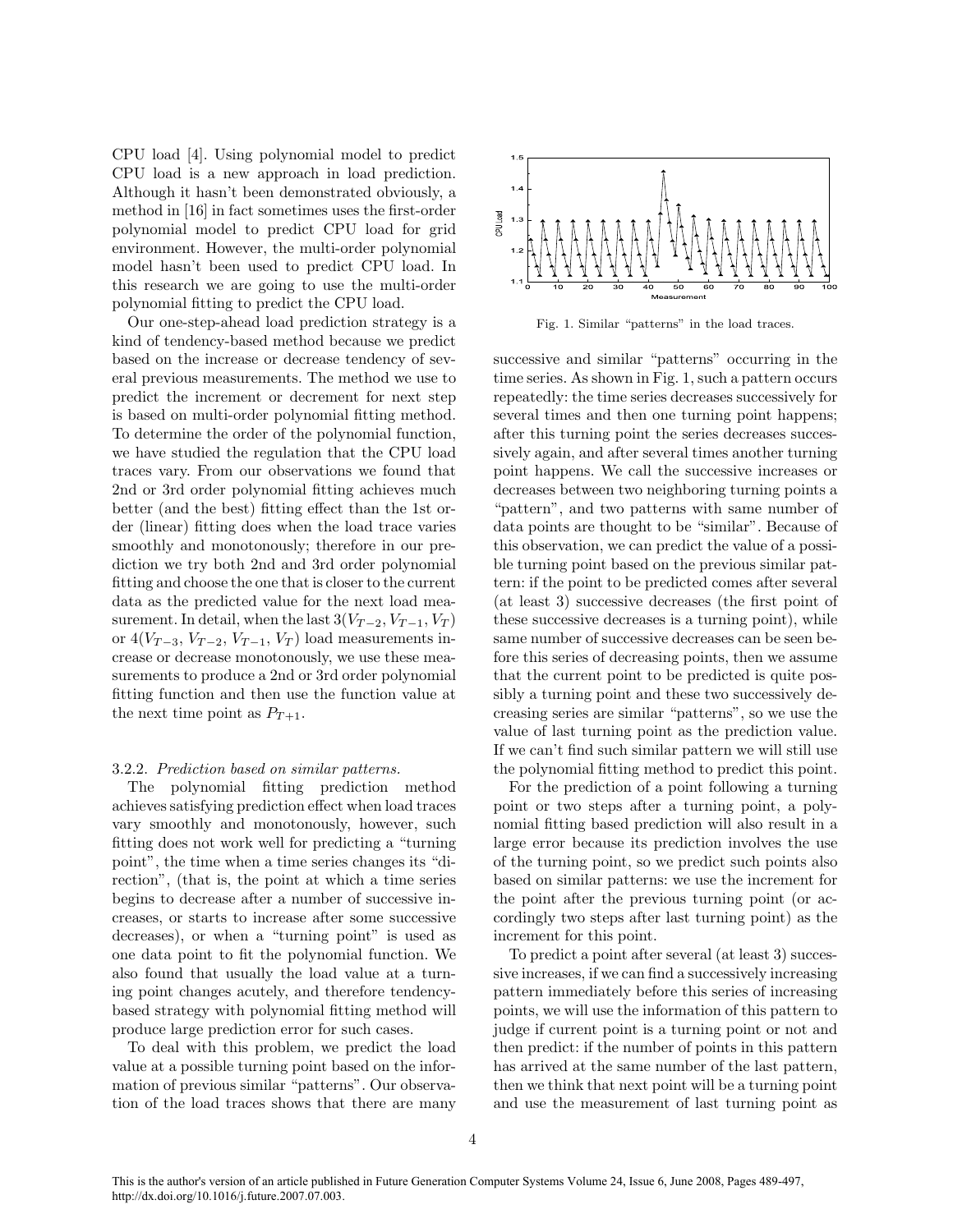PT+1; if the number here is less than that of last pattern, then we use polynomial fitting to predict next value; if we can't find a successively increasing series we will predict using a "conservative" strategy: we use  $V_T$  as  $P_{T+1}$ .

For the other cases we also choose a conservative prediction strategy that sets the increment (decrement) between  $V_T$  and  $P_{T+1}$  at 0.

#### 3.3. Multi-steps-ahead prediction strategy

The prediction of multi-steps-ahead CPU load based on the above one-step-ahead load prediction strategy is as follows: we predict the multi-stepsahead CPU load by using the one-step-ahead prediction repeatedly, that is, when we predict the ith-step-ahead load  $P_{T+i}$  (i > 0), we predict  $P_{T+1}$ ,  $P_{T+2}, \dots, P_{T+i-1}$  one by one using the one-stepahead prediction strategy, then we use the historical load trace and all the predicted load values before  $P_{T+i}$  to predict  $P_{T+i}$ , using the one-step-ahead prediction strategy.

## 4. Task running time prediction

#### 4.1. Continuous-time task running time prediction

Task running time prediction is the problem that given the nominal running time  $t_{nom}$ , the execution time of a task on an unloaded machine, and the CPU load prediction history on a host, to predict the expected execution time of the task on the loaded host,  $t_{exp}$ . The algorithm we use to predict the running time of grid tasks is the one proposed by Dinda [1].

In fact, the expected execution time of a task on a host is the time when the available CPU time on the host arrives at the nominal task execution time, that is, given the available time function at  $(t)$  (t > 0), we have:

$$
at(t_{exp}) = t_{nom}.\tag{3}
$$

The background of our research is a time shared environment. Because of this, the load we discuss here is the number of processes that are running or ready to run, therefore the available time until time t, at(t)  $(t > 0)$ , can be expressed as:

$$
at(t) = \frac{t}{1 + al(t)} \qquad t > 0.
$$
\n<sup>(4)</sup>

Here  $al(t)$  is the average load function until future time t, which is the average value of the load signal  $V(t)$ ,

$$
al(t) = \frac{1}{t} \int_{0}^{t} V(\tau) d\tau \qquad (t > 0).
$$
 (5)

 $V(0)$  is the current load. The available time decreases as the increase of the average load, accordingly the execution time of the task increases.

#### 4.2. Discrete-time task running time estimation

If we can predict the future CPU load  $V(t)$ , we can easily calculate the expected task running time using the above equations, however, since the load history information we obtain is not a continuous-time signal, but a discrete approximation of the continuoustime signal, the future load value we can predict is also discrete, therefore we need discrete version of the above equations to make use of the discrete historical load measurements. Suppose the sample interval is  $\Delta$ , the available time until the ith sample (the  $i\Delta$ th second) in the future can be expressed as:

$$
at_i = \frac{i\Delta}{1 + al_i} \qquad (i > 0). \tag{6}
$$

Where  $al_i$  is the average CPU load until the ith sample, which can be calculated using the following equation:

$$
al_i = \frac{1}{i} \sum_{j=1}^{i} V_{t+j} \qquad (i > 0).
$$
 (7)

Here  $V_{t+j}$  is the load value at the ith sample in the future.  $at(t)$ , the continuous-time signal which represents the available time until t then can be estimated using linear interpolation:

$$
at(t) = at_{\lfloor t/\Delta \rfloor} + \frac{t - \lfloor t/\Delta \rfloor}{\Delta} (at_{\lceil t/\Delta \rceil} - at_{\lfloor t/\Delta \rfloor}). \tag{8}
$$

# 4.3. Predict task running time using CPU load prediction

To use the CPU load prediction strategy we introduce in Section 3 to predict the task running time, we substitute the predicted load signal  $P_{T+i}$ for  $V_{T+i}$  so that we obtain the predicted value for ali using (7), and then we calculate the predicted discrete-time available time using (6) and its corresponding continuous-time approximation using (8).

This is the author's version of an article published in Future Generation Computer Systems Volume 24, Issue 6, June 2008, Pages 489-497, http://dx.doi.org/10.1016/j.future.2007.07.003.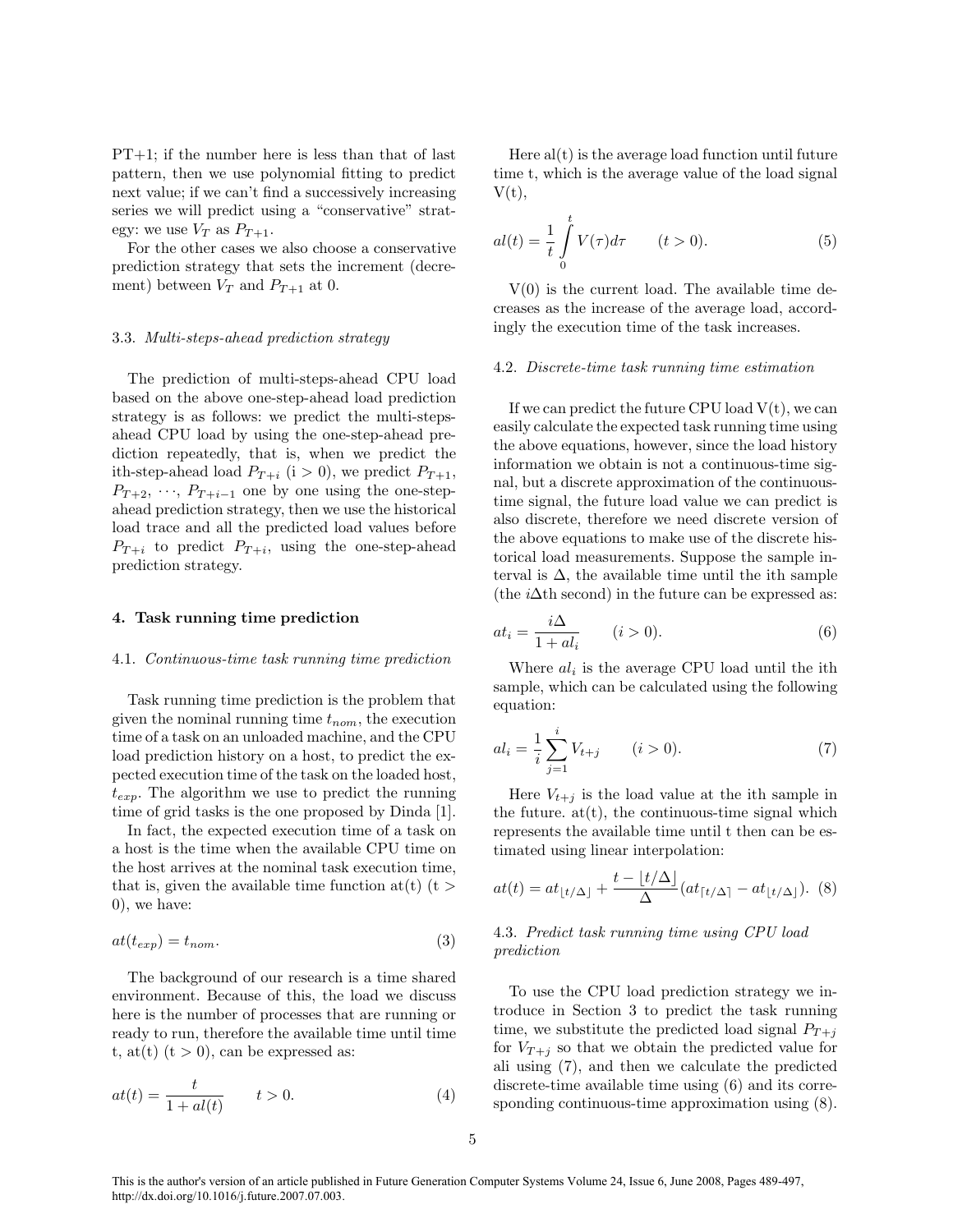## 5. Simulation evaluations

#### 5.1. Simulation setup

As we have introduced before, we evaluate the performance of our task running time prediction strategy in simulation environment and compare it with an existing method to eliminate the interference of other factors. The simulation is run on a workstation of Sun Blade 1500. We make a simulated predictor which embeds the above load prediction strategy and the algorithm to calculate task running time using the load predictions. The load traces we use are with a variety of statistical properties. In total we use 39 load traces which are derived from a Unix system and were collected by Dinda [17]. The 39 load traces were sampled from heterogeneous machines which cover a broad range including interactive machines, batch machines, compute servers, a testbed, and desktop workstations. The mean and standard deviation (SD) of the 39 traces are shown in Fig. 2. The captions of the horizontal axis represent the names of the traces. From the figure we can see that the statistical properties of these traces are significantly different.

Our simulation process is shown in Fig. 3. The inputs of the simulation are the data of load trace and the nominal execution time of a task, which is chosen randomly between 100 ms and 10 seconds from a uniform distribution. Given the inputs, the simulated predictor calculates the number of steps needed for CPU load prediction, and then it uses a load prediction strategy to determine these load prediction values. Such CPU load predictions are then used by the task running time algorithm to calculate the expected task execution time, which is finally outputted to a trace recording the task running time predictions.

# 5.2. Evaluation results for multi-steps-ahead CPU load prediction

Before we evaluate our task running time prediction strategy, we firstly ran some experiments using the 39 load traces to validate the effectiveness of our multi-steps-ahead CPU load prediction method because it is the basis for the task running time prediction. If we can predict the CPU load accurately, we are sure that we can also provide satisfying task running time prediction because only some mathematic calculation is needed to obtain the task running time prediction from CPU load prediction.

The evaluation results for one to five steps ahead CPU load predictions using our proposed strategy and AR(16) model are shown respectively in Fig. 4 to Fig. 8. We only show results for one to five steps because of the limitation of space, and also, because what we consider are the short tasks. The vertical axis in each of the figures represents the mean of prediction errors for a given load trace. The prediction error for a measurement is the ratio between the absolute value of prediction error (the difference between a predicted value and the measurement) and the measurement. The mean of prediction errors is the average error ratio for the prediction error ratios of all the data in a time series.

In all of the figures from Fig. 4 to Fig. 8, our proposed CPU load prediction strategy predicts much more accurately than the AR(16) model. We don't show the exact number of reduction ratio of prediction error because the effect is clearly shown in the figures. For each load prediction strategy and each load trace, the average prediction error increases gradually from one step to five steps. This is because that although as Dinda has studied [14], the CPU load reveals the characteristic of long-rang dependence, as time lasts, the dependence between load measurements becomes weaker, therefore it's more difficult to predict the load values in the farther future.

For each step or in each figure, the average prediction errors on the 39 traces are much different using any of the two load prediction systems. For example, in Fig. 3, the average prediction errors for some traces such as asclepius and bruce are higher than 16the average prediction errors are even lower than 1%. Compared with Fig. 2, we can see that the absolute values of mean and SD of the load traces corresponding to high or low prediction errors can be large or small, but a more detailed observation tells us some rule: the load traces with high prediction errors are those whose relative SD, the ratio between SD and Mean, is high, while the load traces with small relative SD result in low prediction errors. For example, both the mean and SD of trace asclepius are not so high compared with other traces, but its SD is even larger than its mean. This tells us that no matter the load on a host is heavy or light, it is more difficult to predict a host with high dynamicity.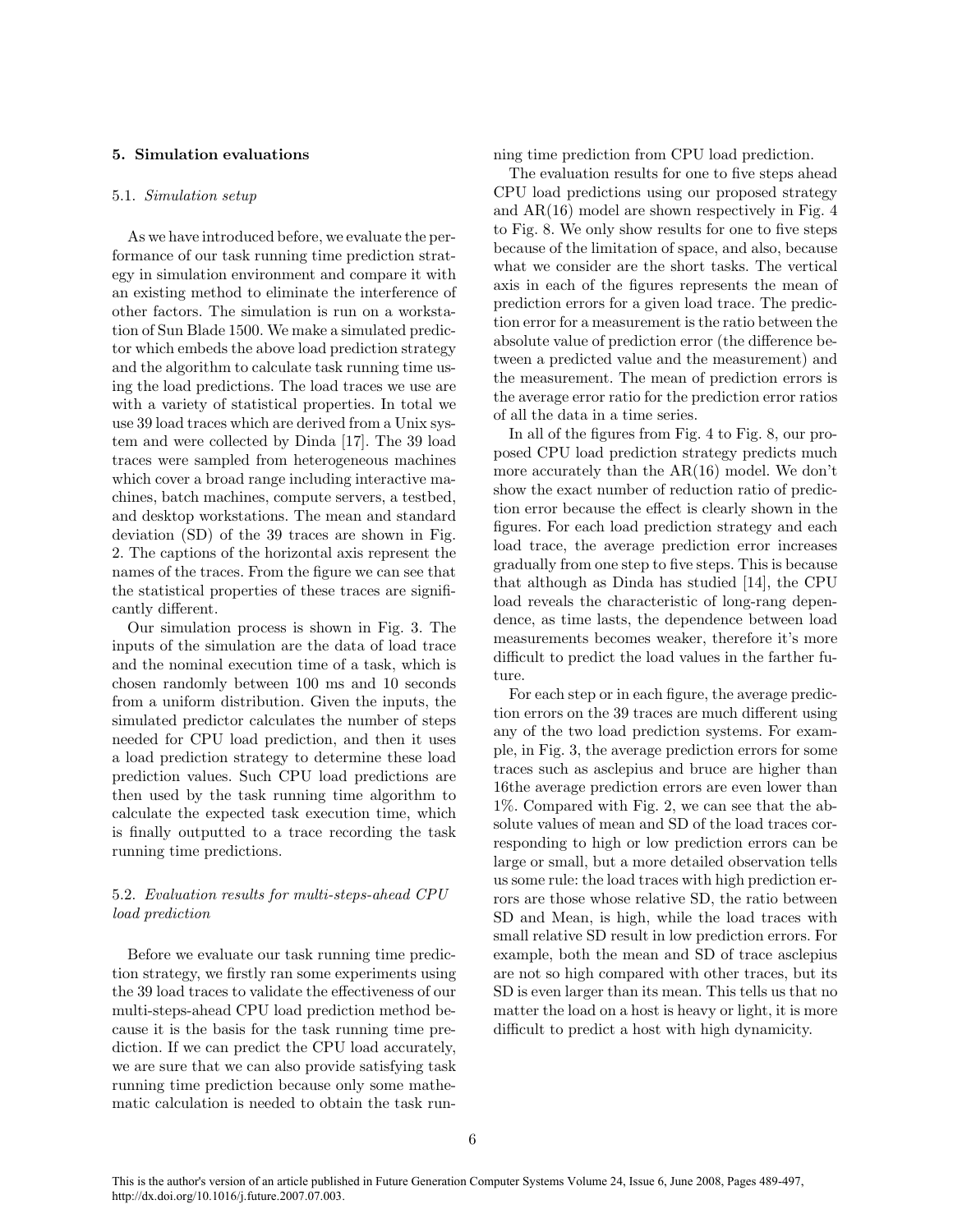

Fig. 2. Mean and standard deviation of the 39 load traces.



Fig. 3. Simulation process of the task running time prediction.



Fig. 4. One-step-ahead load prediction errors on the 39 traces.



Fig. 5. Two-steps-ahead load prediction errors on the 39 traces.

This is the author's version of an article published in Future Generation Computer Systems Volume 24, Issue 6, June 2008, Pages 489-497, http://dx.doi.org/10.1016/j.future.2007.07.003.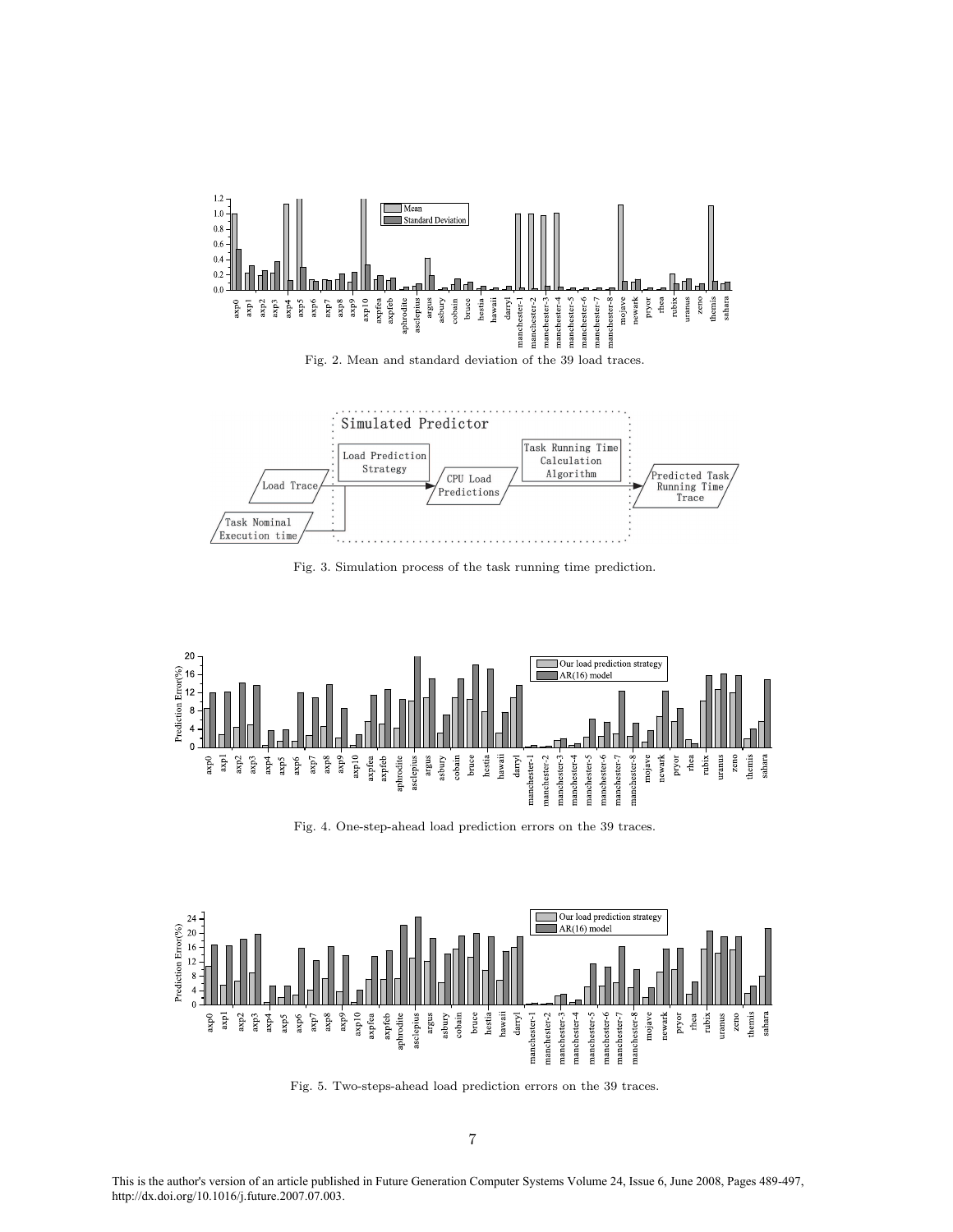

Fig. 6. Three-steps-ahead load prediction errors on the 39 traces.



Fig. 7. Four-steps-ahead load prediction errors on the 39 traces.



Fig. 8. Five-steps-ahead load prediction errors on the 39 trace.

# 5.3. Evaluation results for task running time prediction

We compare our task running time prediction strategy with Dinda's method which is based on AR(16) load prediction model. For a given load trace, we choose a task nominal execution time using the above method and then use one of our CPU load prediction strategy and Dinda's AR(16) model in the simulated prediction to predict the running time of the task. Then actual task running time can be calculated given the load trace. Finally the prediction error is calculated, which is the value derived from the absolute prediction error divided

by the actual task running time, while absolute prediction error is the difference between the actual time and predicted time. Such process is executed repeatedly for 300 times for one combination of load trace, load prediction strategy. After all of the 300 testcases are finished, we calculate the average prediction error among these 300 testcases for a load prediction system with a given load trace.

# 5.3.1. Nominal time independent evaluation of quality of expected running times.

This part evaluates how well the expected running time provided by the two running time prediction algorithms predicts the actual running time, encoun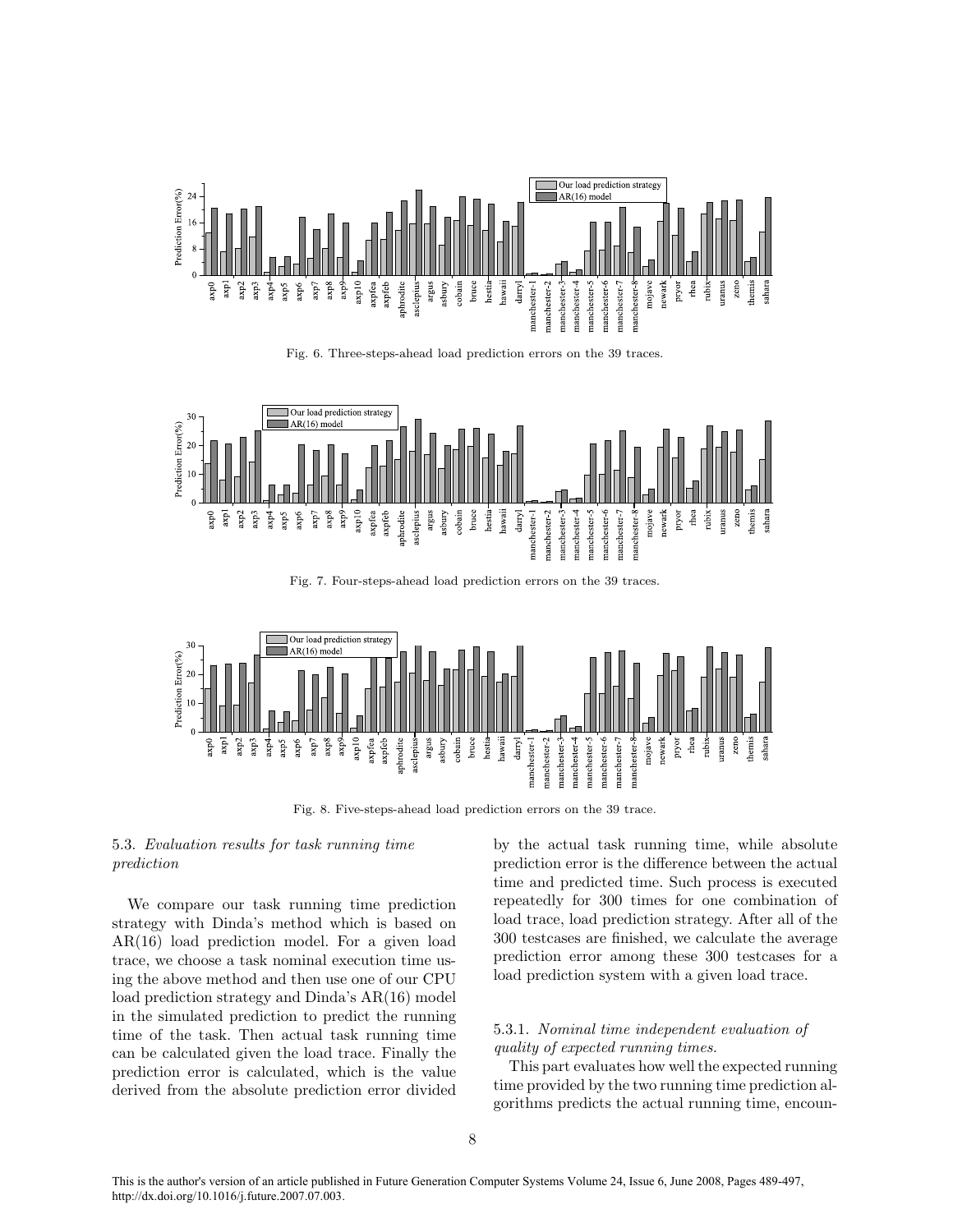tered when running the task. The simulated predictor is a composite whose errors are due to inaccurate host load predictions as well as modeling errors in transforming from the host load predictions and task CPU demand to task running time. We are interested in how this composite performs as a whole.

In total we run 11,400 randomized testcases (300 testcases for each trace) for each prediction strategy and studied the results. The testcases are randomized with respect to their nominal running time (0.1 to 10 seconds). We evaluate the quality of prediction using average prediction error.

We evaluate the prediction quality of different traces, load prediction methods (ours and AR(16)), and nominal running time. The main conclusion is that our running time predictor does indeed produce high quality predictions for task running times. The nature of the effect depends on how heavily loaded the host is.

The evaluation result is shown in Fig. 9. We can see that our task running time prediction strategy based on our load prediction method always outperforms the prediction based on AR(16) load prediction model.

# 5.3.2. Effect of nominal time on quality of predicted running times.

The performance of the running time prediction depends on the nominal time of the task,  $t_{nom}$ . To illustrate this dependence, we use the same methodology as described in the previous section, but we classify the results based on  $t_{nom}$ . Recall that the range of  $t_{nom}$  is from 0.1 to 10 seconds. In the previous part, for each testcase we produce a nominal time randomly from this entire range. In this part, we divide the range of  $t_{nom}$  into three classes: 0.1 to 3 seconds ("small tasks"), 3 to 6 seconds ("medium tasks"), and 6 to 10 seconds ("large tasks"). Then, for each of these classes we conduct 300 testcases for each of the 39 load traces.

Figure 10 to 12 illustrate how the average prediction error value measured for each of the load traces depends on the nominal time. Here we only show the result of our prediction strategy because the running time prediction based on AR(16) model behaves similarly.

As can be seen from the figures, prediction error values increase gradually as tasks grow in size. For small tasks (Figure 10), for all of the traces generally the average prediction error is lower that when the task size is uniformly selected between 0.1 and 10,

while for large tasks (Figure 11), usually for each of the traces the average prediction error is higher than that when the task size is between 0.1 and 10. The reason for such phenomenon is that as the task size grows, we need to predict CPU load longer in the future. As the increase of average prediction error for the multi-step-ahead load prediction, the prediction error of task running time also increases.

## 6. Conclusion

In this paper we propose a task running time prediction method, which is based on the calculation from multi-steps-ahead CPU load predictions, and a simulation by which our prediction method is tested and evaluated. The simulation uses the real load traces sampled from 39 different machines and be designed to purely show the advantage of our prediction method over the other one. The simulation results prove that our method based on CPU load prediction is effective, our prediction error is lower than the other one, and the prediction error of task running time prediction is much lower than that of CPU load prediction.

## References

- [1] P.A. Dinda, "Online Prediction of the Running Time of Tasks," Journal of Cluster Computing, vol. 5, no. 3, pp. 225-236, July 2002.
- [2] P. A. Dinda and D. R. O'Hallaron, "The statistical properties of host load," Fourth Workshop on Languages, Compilers, and Run-time Systems for Scalable Computers (LCR 98), pp. 1-23, 1998.
- [3] P.A. Dinda, "A prediction-based real-time scheduling advisor," Proc. 16th Int'l Parallel and Distributed Processing Symp. (IPDPS 2002), pp.1-8, 2002.
- [4] P.A. Dinda, D.R. O'Hallaron, "Host load prediction using linear models," Cluster Computing, vol. 3, no. 4, pp. 265-280, 2000.
- [5] A. Downey, "Predicting Queue Times on Space-sharing Parallel Computers," International Parallel Processing Symposium, pp. 209-218, Apr. 1997.
- [6] I. Foster and C. Kesselman, The Grid: Blueprint for a New Computing Infrastructure, Morgan Kaufmann Publishers, San Fransisco, CA, 1999.
- [7] R. Gibbons, "A Historical Application Profiler for Use by Parallel Scheduler," Lecture Notes on Comput. Science, vol.1297, Springer, Berlin, pp. 58-75, 1997.
- [8] http://www.itl.nist.gov/div898/handbook/
- [9] B.D. Lee and J.M. Schopf, "Run-Time Prediction of Parallel Application on Shared Environment," Cluster 2003, pp. 1-19, Sep. 2003.
- [10] D. Lu, H. Sheng, and P. Dinda, "Size-based scheduling policies with inaccurate scheduling information,"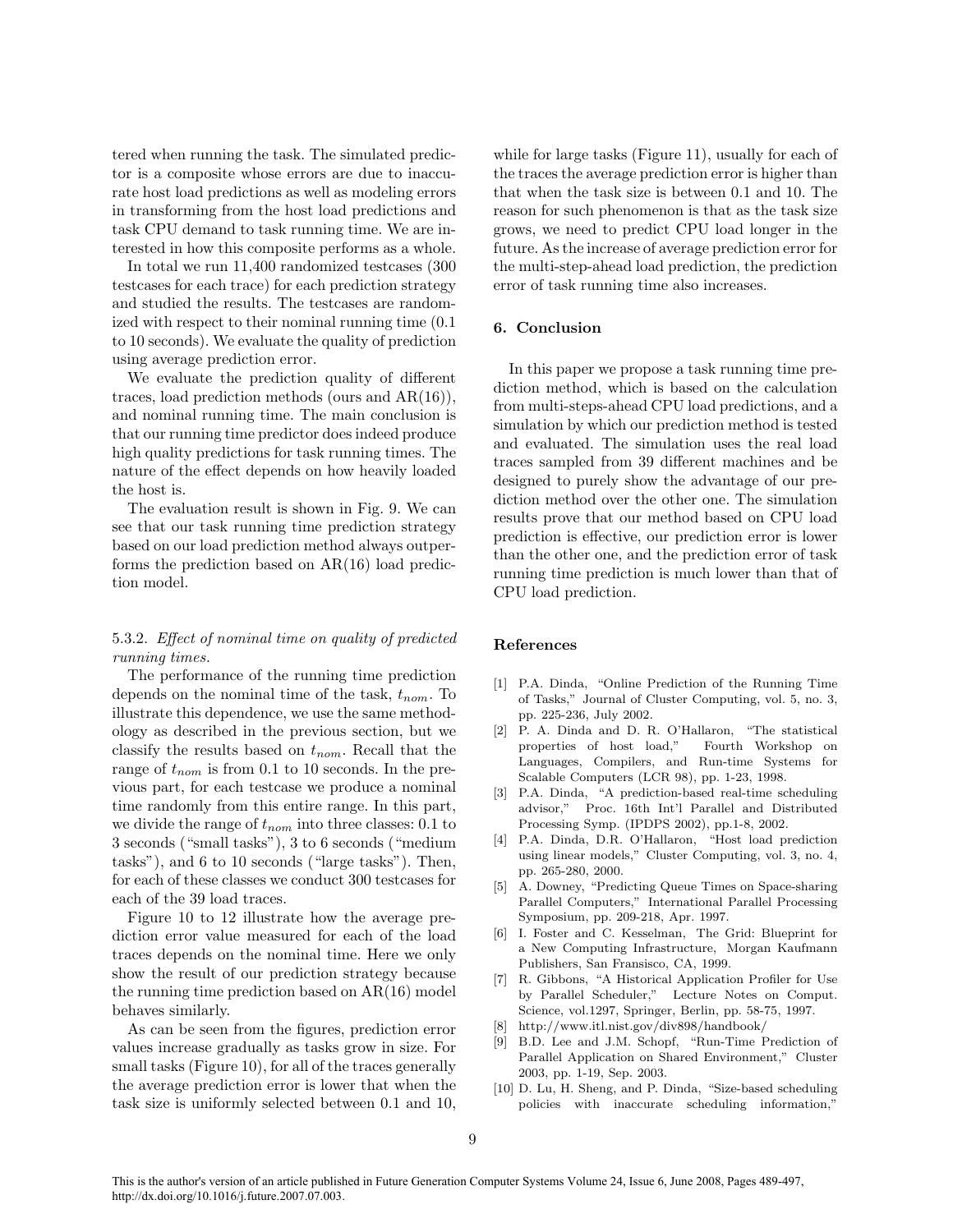

Fig. 9. Running-time prediction errors on the 39 traces.



Fig. 10. Effect of nomial time on prediction error, 39 traces. 3 to 6 second tasks.



Fig. 11. Effect of nomial time on prediction error, 39 traces. 3 to 6 second tasks.



Fig. 12. Effect of nomial time on prediction error, 39 traces. 3 to 6 second tasks.

12th IEEE Int'l Symp. on Modeling, Analysis, and Simulation of Computer and Telecommunications Systems(MASCOTS'04), pp. 31-38, 2004.

- [11] J. Schopf and F. Berman, "Using Stochastic Information to Predict Application Behavior on Contended Resources," Int'l J. Foundations of Computer Science, vol. 12, no. 3, pp. 341-363, 2001.
- [12] W. Smith, I. Foster, and V. Taylor, "Predicting Application Run Times with Historical Information," Journal of Parallel and Distributed Computing, Vol.64, No.9, pp. 1007-1016, Sep. 2004.
- [13] L. Yang, J.M. Schopf, and I. Foster, "Conservative scheduling: Using predicted variance to improve scheduling decisions in dynamic environment," Proc. of the ACM/IEEE SC2003 Conf. on High Performance Networking and Computing, pp.1-16, 2003.
- [14] Y. Zhang, W. Sun, and Y. Inoguchi, "CPU Load Predictions on the Computational Grid," IEEE, Proc. in 6th International Conference on Cluster Computing and the Grid (CCGrid06), pp. 321-326, 2006.
- [15] T.H. Cormen, C.E. Leiserson, R.L. Rivest, and C. Stein, "Introduction to Algorithms", Second Edition, The MIT